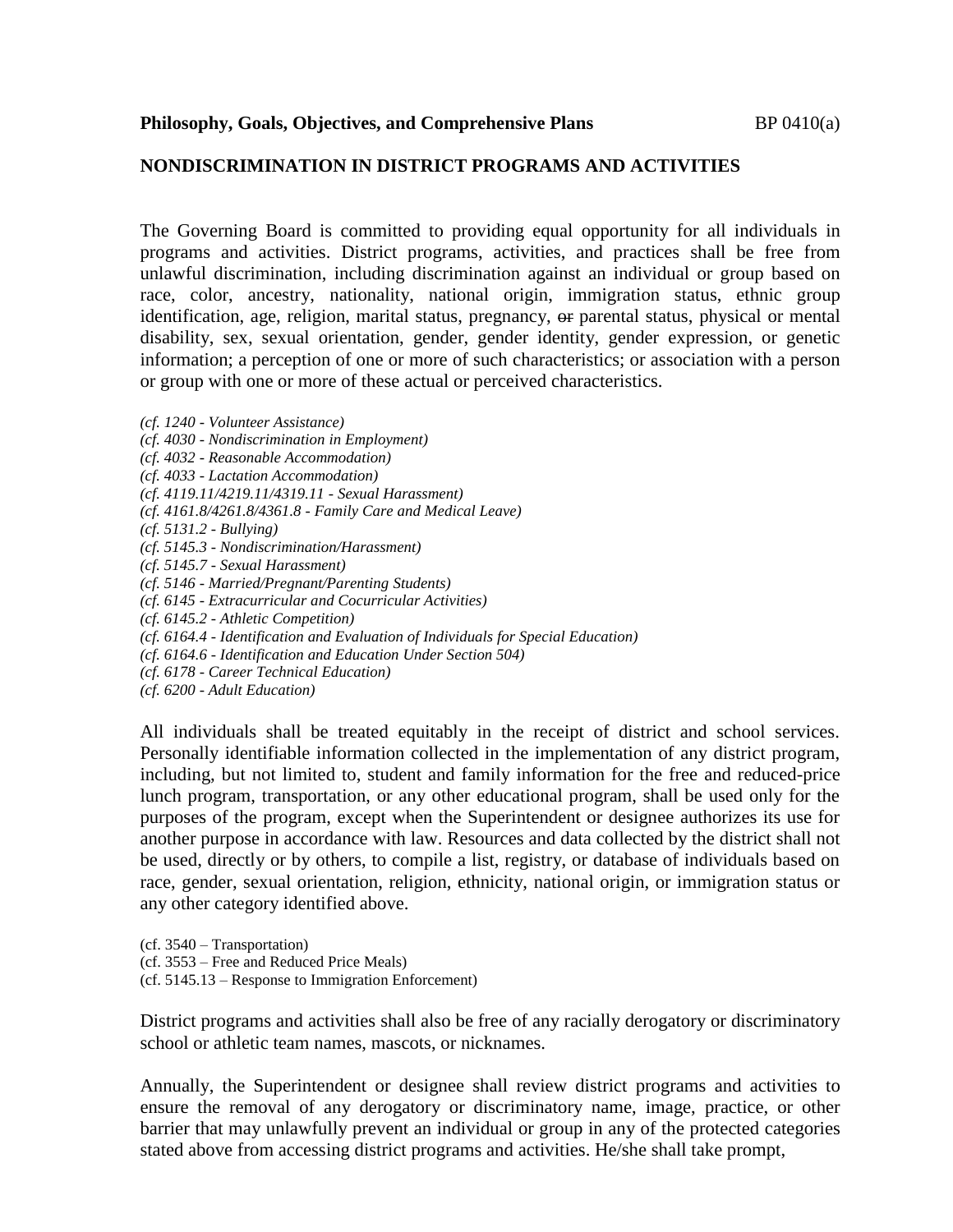reasonable actions to remove any identified barrier. The Superintendent or designee shall report his/her findings and recommendations to the Board after each review.

### *(cf. 1330 - Use of Facilities)*

All allegations of unlawful discrimination in district programs and activities shall be investigated and resolved in accordance with the procedures specified in AR 1312.3 - Uniform Complaint Procedures.

### *(cf. 1312.3 - Uniform Complaint Procedures)*

Pursuant to 34 CFR 104.8 and 34 CFR 106.9, the Superintendent or designee shall notify students, parents/guardians, employees, employee organizations, applicants for admission and employment, and sources of referral for applicants about the district's policy on nondiscrimination and related complaint procedures. Such notification shall be included in the annual parental notification distributed pursuant to Education Code 48980 and, as applicable, in each announcement, bulletin, catalog, handbook, application form, or other materials distributed by the district. The notification shall also be posted on the district's web site and social media and in district schools and offices, including staff lounges, student government meeting rooms, and other prominent locations as appropriate.

*(cf. 1113 - District and School Web Sites) (cf. 1114 - District-Sponsored Social Media) (cf. 4112.9/4212.9/4312.9 - Employee Notifications) (cf. 5145.6 - Parental Notifications)*

In addition, the annual parental notification shall inform parents/guardians of their children's right to a free public education regardless of immigration status or religious beliefs, including information on educational rights issued by the California Attorney General. Alternatively, such information may be provided through any other cost-effective means determined by the Superintendent or designee. (Education Code 234.7)

The district's nondiscrimination policy and related informational materials shall be published in a format that parents/guardians can understand. In addition, when 15 percent or more of a school's students speak a single primary language other than English, those materials shall be translated into that other language.

### **Access for Individuals with Disabilities**

District programs and facilities, viewed in their entirety, shall be in compliance with the Americans with Disabilities Act (ADA) and any implementing standards and/or regulations. When structural changes to existing district facilities are needed to provide individuals with disabilities access to programs, services, activities, or facilities, the Superintendent or designee shall develop a transition plan that sets forth the steps for completing the changes.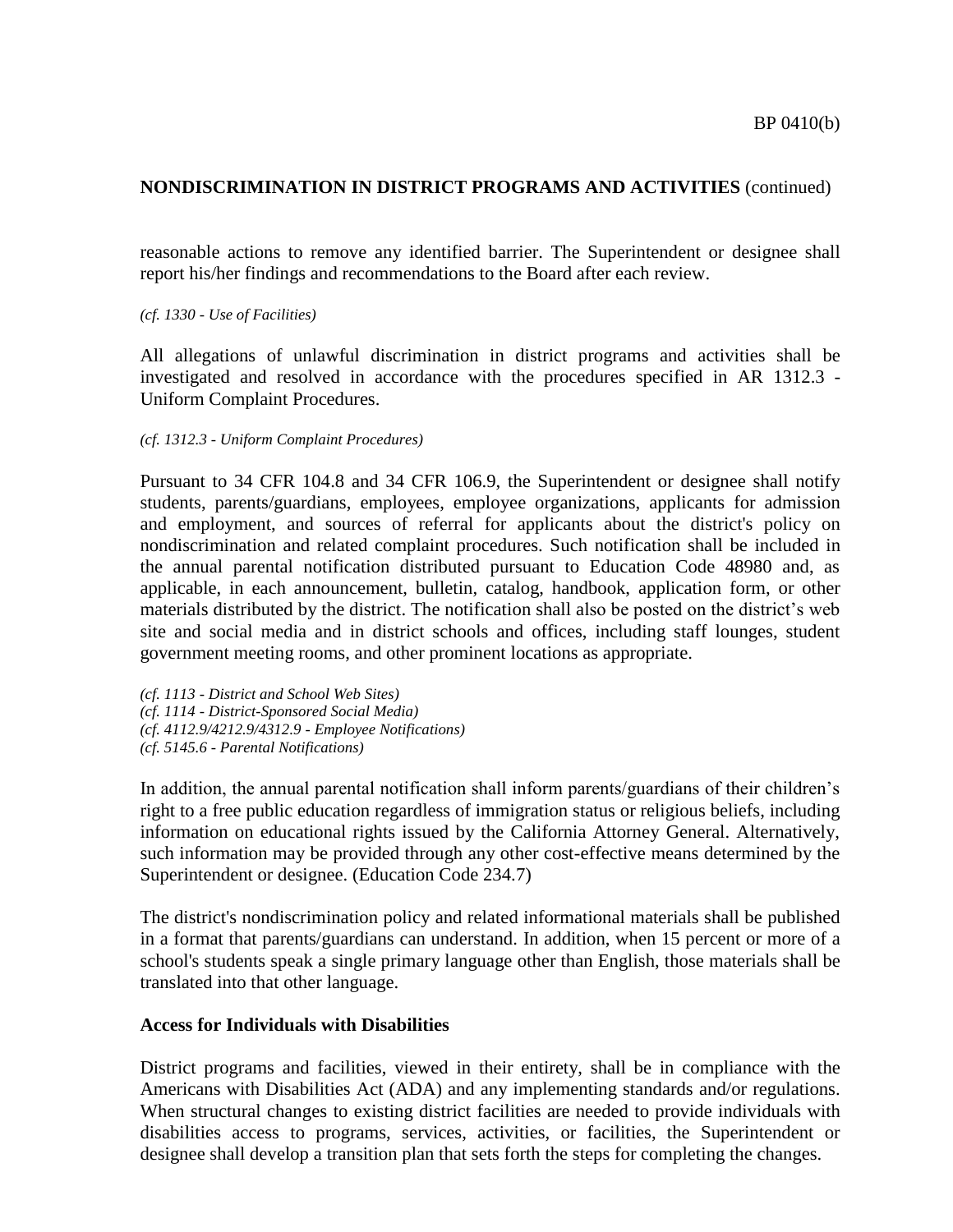*(cf. 6163.2 - Animals at School) (cf. 7110 - Facilities Master Plan) (cf. 7111 - Evaluating Existing Buildings)*

The Superintendent or designee shall ensure that the district provides appropriate auxiliary aids and services when necessary to afford individuals with disabilities equal opportunity to participate in or enjoy the benefits of a service, program, or activity. These aids and services may include, but are not limited to, qualified interpreters or readers, assistive listening devices, assistive technologies or other modifications to increase accessibility to district and school web sites, notetakers, written materials, taped text, and Braille or large print materials. Individuals with disabilities shall notify the Superintendent or principal if they have a disability that requires special assistance or services. Reasonable notification should be given prior to a school-sponsored function, program, or meeting.

*(cf. 6020 - Parent Involvement) (cf. 9320 - Meetings and Notices) (cf. 9322 - Agenda/Meeting Materials)*

The individual identified in AR 1312.3 - Uniform Complaint Procedures as the employee responsible for coordinating the district's response to complaints and for complying with state and federal civil rights laws is hereby designated as the district's ADA coordinator. He/she shall receive and address requests for accommodation submitted by individuals with disabilities, and shall investigate and resolve complaints regarding their access to district programs, services, activities, or facilities.

Assistant Superintendent, Human Resources 9333 Loch Lomond Drive Pico Rivera, CA 90660 (562) 801-7340

*Legal Reference: (see next page)*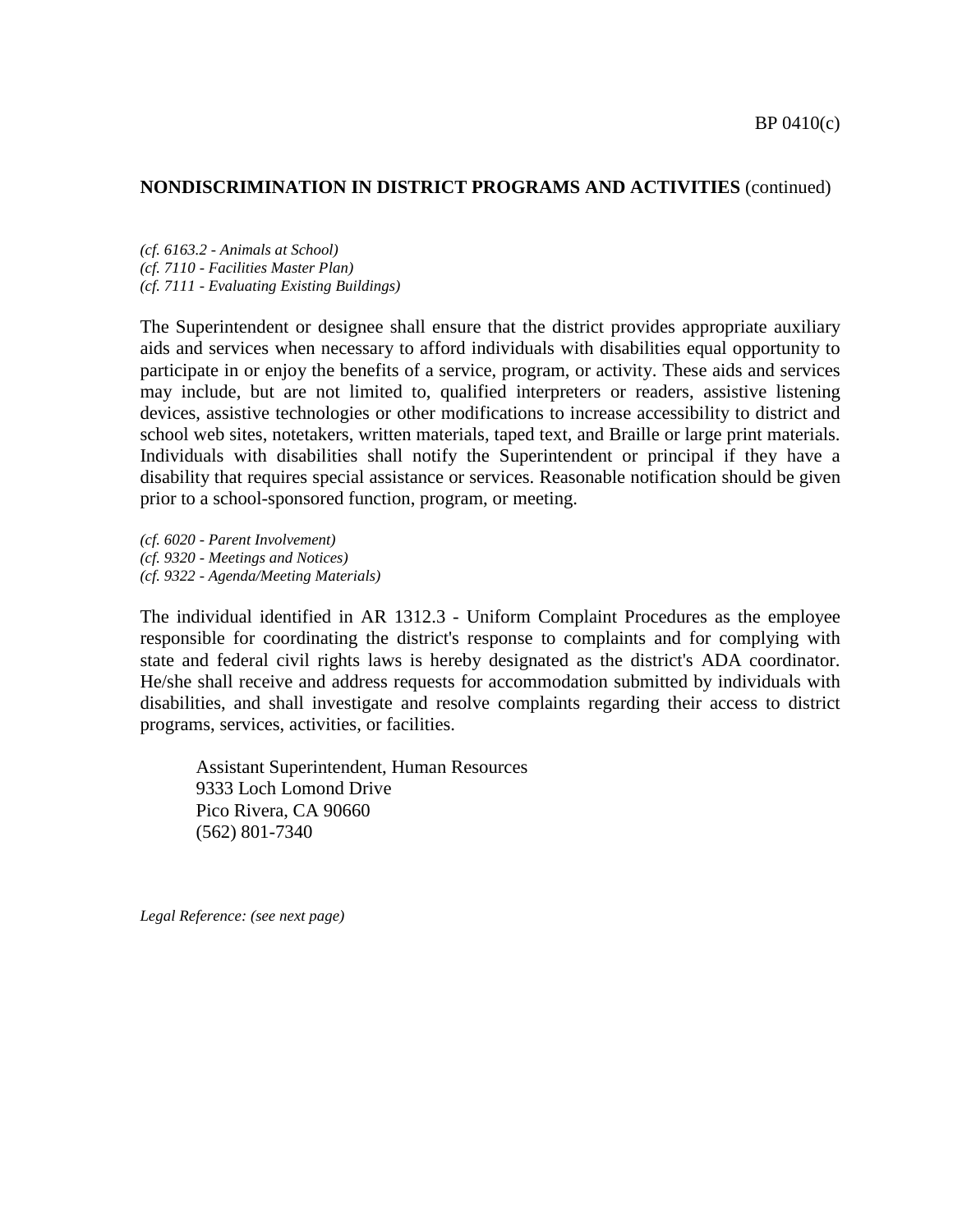*Legal Reference:*

EDUCATION CODE 200-262.4 Prohibition of discrimination 48980 Parental notifications 48985 Notices to parents in language other than English 51007 Legislative intent: state policy GOVERNMENT CODE 8310.3 California Religious Freedom Act 11000 Definitions 11135 Nondiscrimination in programs or activities funded by state 12900-12996 Fair Employment and Housing Act 54953.2 Brown Act compliance with Americans with Disabilities Act PENAL CODE 422.55 Definition of hate crime 422.6 Interference with constitutional right or privilege CODE OF REGULATIONS, TITLE 5 4600-4687 Uniform complaint procedures 4900-4965 Nondiscrimination in elementary and secondary education programs UNITED STATES CODE, TITLE 20 1400-1482 Individuals with Disabilities in Education Act 1681-1688 Discrimination based on sex or blindness, Title IX 2301-2415 Carl D. Perkins Vocational and Applied Technology Act 6311 State plans 6312 Local education agency plans UNITED STATES CODE, TITLE 29 794 Section 504 of the Rehabilitation Act of 1973 UNITED STATES CODE, TITLE 42 2000d-2000d-7 Title VI, Civil Rights Act of 1964 2000e-2000e-17 Title VII, Civil Rights Act of 1964 as amended 2000h-2000h-6 Title IX 12101-12213 Americans with Disabilities Act CODE OF FEDERAL REGULATIONS, TITLE 28 35.101-35.190 Americans with Disabilities Act 36.303 Auxiliary aids and services CODE OF FEDERAL REGULATIONS, TITLE 34 100.1-100.13 Nondiscrimination in federal programs, effectuating Title VI 104.1-104.39 Section 504 of the Rehabilitation Act of 1973 106.1-106.61 Discrimination on the basis of sex, effectuating Title IX, especially: 106.9 Dissemination of policy *Management Resources:* CSBA PUBLICATIONS Updated Legal Guidance: Protecting Transgender and Gender Nonconforming Students Against Sex Discrimination, July 2016 CALIFORNIA OFFICE OF THE ATTORNEY GENERAL PUBLICATIONS Promoting a Safe and Secure Learning Environment for All: Guidance and Model Policies to Assist California's K-12 Schools in Responding to Immigration Issues, April 2018 CALIFORNIA DEPARTMENT OF FAIR EMPLOYMENT AND HOUSING PUBLICATIONS California Law Prohibits Workplace Discrimination and Harassment

*Management Resources continued: (see next page)*